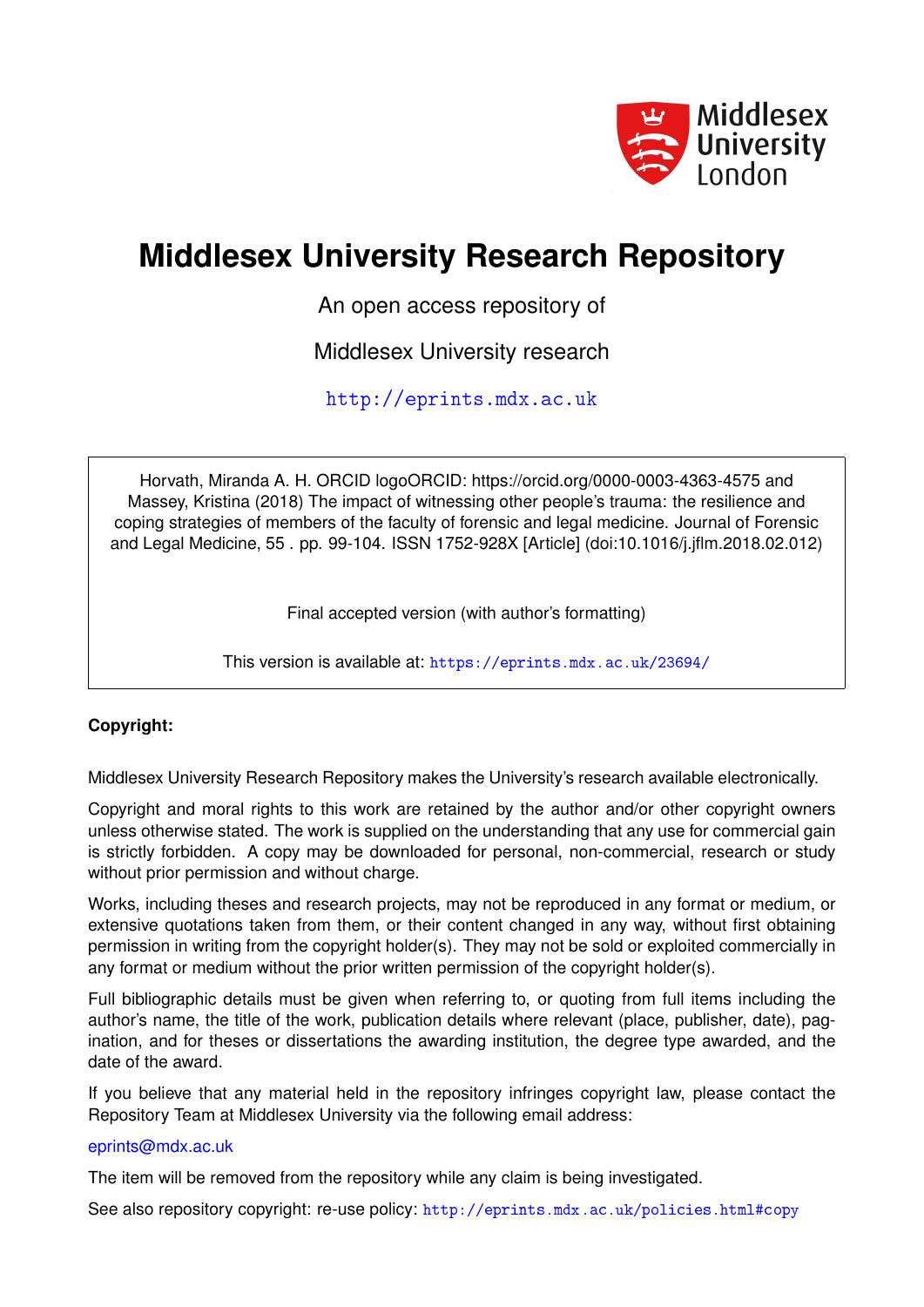**Pre-print copy accepted for publication, please cite as:**

**Horvath, M.A.H. & Massey, K. (2018). The Impact of Witnessing Other People's Trauma: The Resilience and Coping Strategies of Members of the Faculty of Forensic and Legal Medicine.**  *Journal of Forensic and Legal Medicine***. Advance online publication. DOI: <https://doi.org/10.1016/j.jflm.2018.02.012>**

# **The Impact of Witnessing Other People's Trauma: The Resilience and Coping Strategies of Members of the Faculty of Forensic and Legal Medicine**

# **Miranda A. H. Horvath<sup>a</sup> \* and Kristina Massey<sup>b</sup>**

<sup>a</sup> *Department of Psychology, Middlesex University, UK.*

<sup>b</sup>*Law and Criminal Justice Studies, Canterbury Christ Church University, UK.*

\* Corresponding Author. Department of Psychology, School of Science and Technology, Middlesex University, Hendon, London NW4 4BT, UK.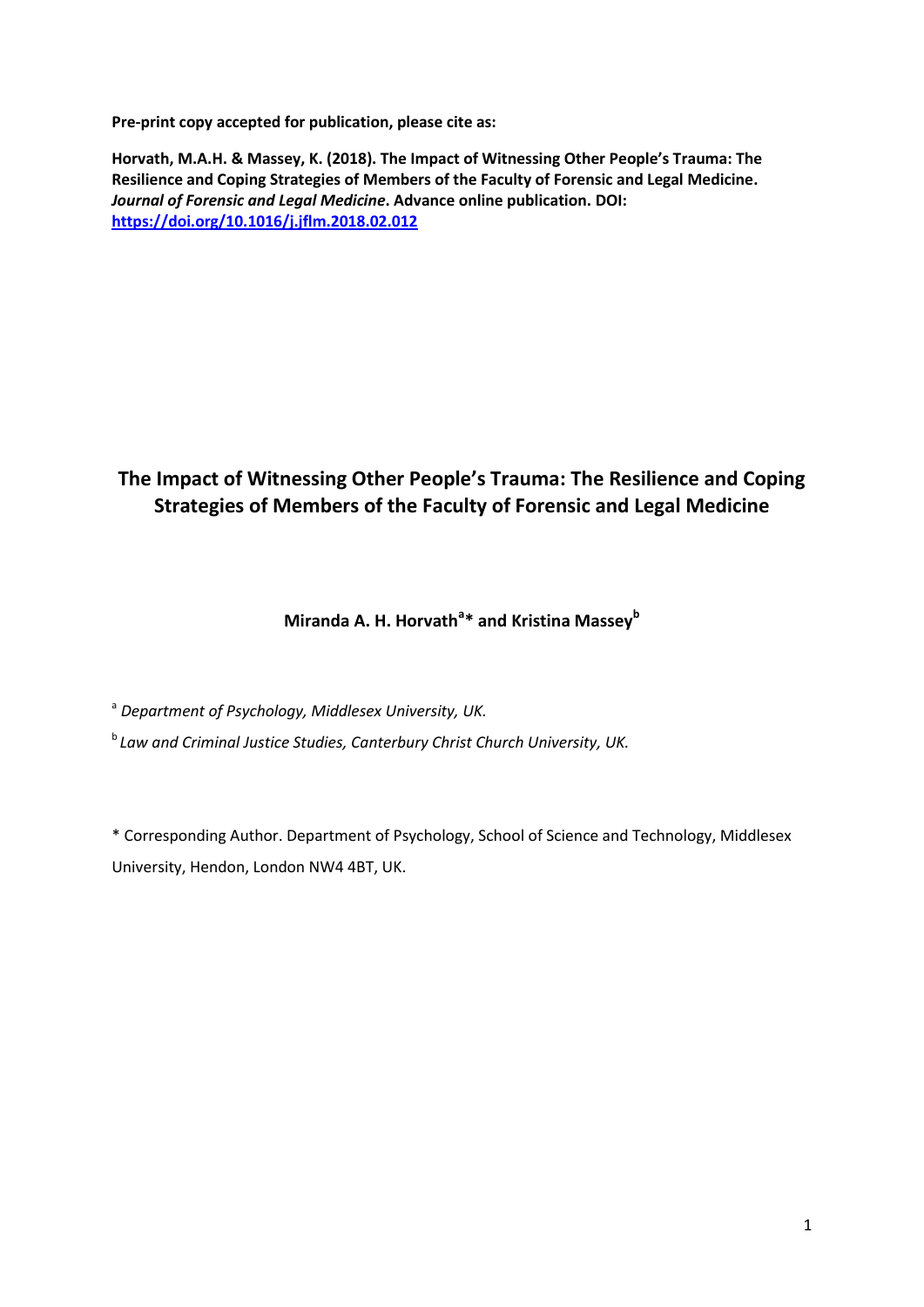## **Abstract**

*Introduction:* The coping strategies, resilience and psychological distress of members of the Faculty of Forensic and Legal Medicine (FFLM) were measured in an attempt to establish how they are affected by, and accommodate potentially traumatic encounters with patients. Belief in a just world was also measured as it was deemed to be a mediating factor in the psychological distress exhibited in the medical practitioners who participated in this study.

*Methods:* 120 members of the FFLM (65 females, 54 males and 1 undisclosed) volunteered to complete an online survey. Data was collected using Survey Monkey. Participants filled out the Personal Belief in a Just World Scale and General Belief in a Just World Scale, as well as the Connor-Davidson Resilience Scale 25, the COPE and the Brief Symptom Inventory.

*Results:* A multiple regression with stepwise entry was carried out. Personal belief in a just world, coping strategies and resilience were all identified as having a significant relationship with psychological distress.

*Conclusions:* Although this is only a preliminary study into this phenomenon, findings suggest the personal belief in a just world, coping strategies and resilience are useful predictors of psychological distress amongst forensic medical practitioners. However they did not predict the majority of the variance and as such, more detailed investigations are needed to identify which other factors are important in order to design interventions and support for members of the Faculty of Forensic and Legal Medicine and other forensic medical practitioners.

*Keywords: trauma; medical professionals; resilience; coping; belief in a just world; forensic.*

*List of abbreviations: FFLM, Faculty of Forensic and Legal Medicine; BJW, Belief in a Just World; PBJW, Personal Belief in a Just World;*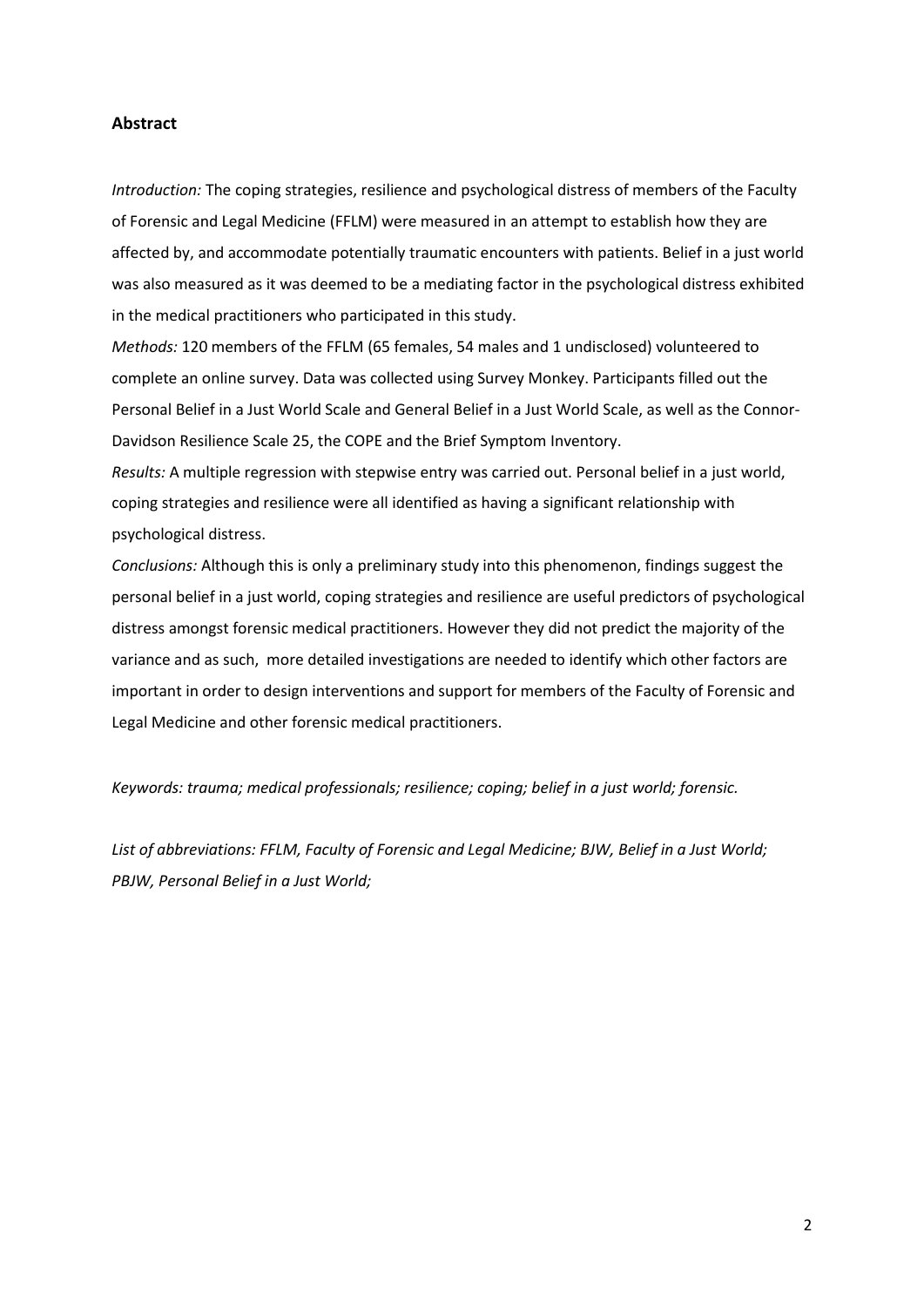## **1. Introduction**

The idea of vicarious trauma is not a new one; studies that look at the emotional impacts on professionals who work in stressful roles date back decades (for example<sup>1</sup>). There has been extensive work on Combat PTSD<sup>2,3</sup> and vicarious trauma in the police,<sup>4,5</sup> in addition to fire and rescue personnel.<sup>6</sup> The effect of stress on workers is also well documented, however, there are no previous studies into the psychological distress caused by working in the forensic medical field.

The Faculty of Forensic and Legal Medicine (FFLM) comprises of doctors working in three related disciplines; forensic medical practitioners (forensic physicians, forensic pathologists, sexual assault examiners, child physical and sexual assault examiners), medico-legal advisers and medically qualified coroners. The FFLM's member's roles can be considered particularly challenging as they are required to juggle the demands of two professions - medical and legal - while also managing the psychological and physical consequences of violence experienced by their patients (and the subsequent impact on themselves and their colleagues). Further almost all FFLM members combine their work that comes under the remit of the Faculty with other roles (for example they may work as a GP for the majority of their week and do a few shifts as a sexual assault examiner). This research explored the coping mechanisms, resilience and psychological distress of members of the FFLM as limited research has investigated the impacts on medical and legal professionals of working with victims of violent and sexual crime.<sup>7</sup> What research there is has primarily focused on reducing or delaying burnout of professionals working in emotionally stressful professions, such as social work and nursing.<sup>8,9</sup> Drawing on this limited evidence base and broader psychological theories we predict that three measurable characteristics will determine FFLM members coping mechanism(s): coping mechanisms, resilience and Belief in a Just World (BJW).

*Coping Mechanisms* are often used to explain why and how people are able to experience stressful situations and come out of them without demonstrating severe negative psychological consequences.<sup>10,11,12</sup> Most people are able to find ways to deal with the stress they experience in life.<sup>10</sup> This ability to cope refers to the set of cognitive and behavioural strategies used by an individual to manage themselves and their emotions in stressful situations.<sup>13</sup> However, not all techniques are positive in outcome, some mechanisms used to cope with stress can carry an element of "trade-off" such as use of alcohol or drugs or over spending.

*Resilience* refers to the ability to bounce back from distressing situations and deal with long term, ongoing stressful experiences.<sup>14,15,16</sup> This term is often applied to individuals that appear to function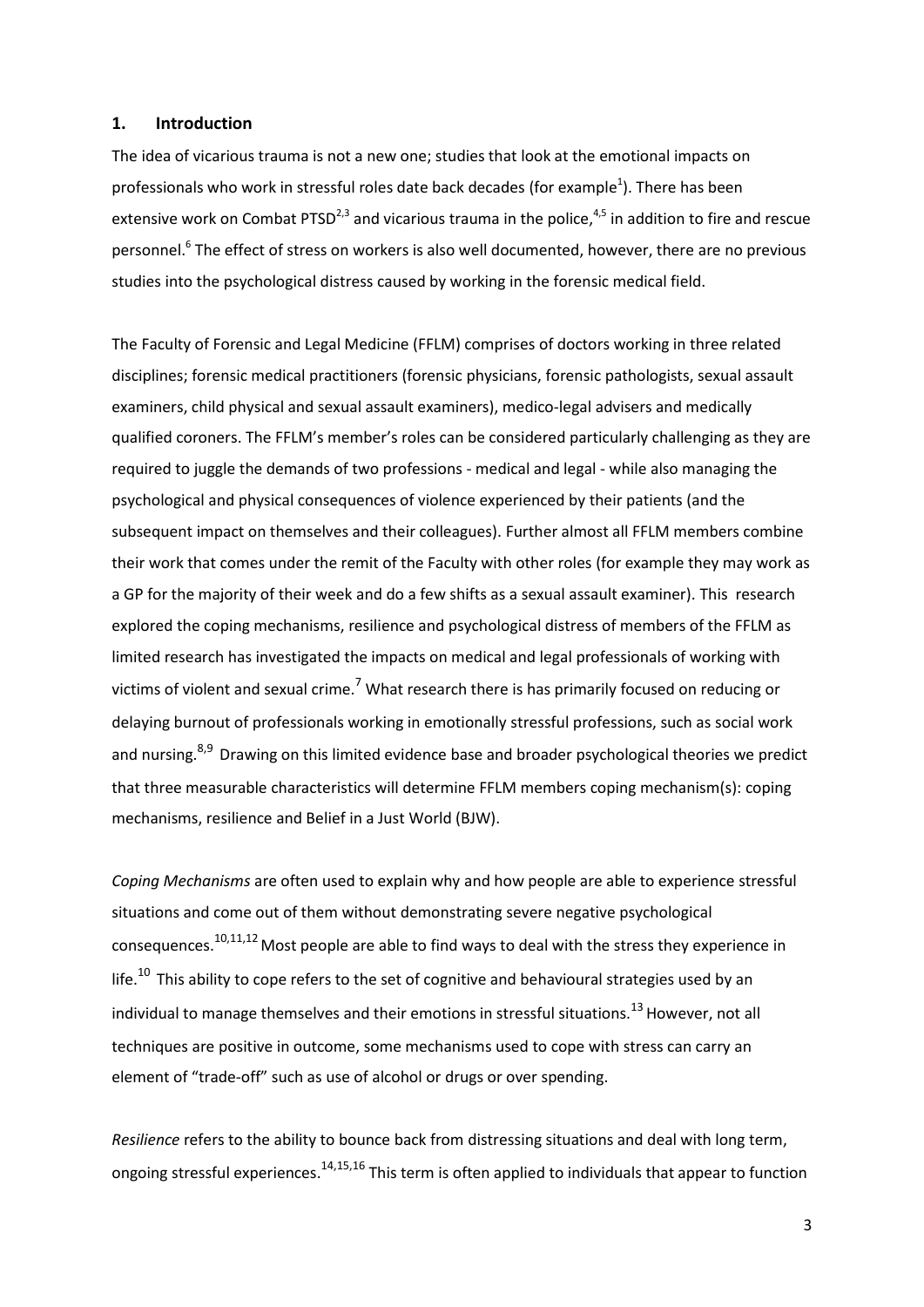unexpectedly well in adverse or stressful conditions.<sup>17</sup> There is evidence to suggest there are both behavioural as well as personality factors that explain resilience, including self-esteem, <sup>18</sup> flexible adaptation<sup>16</sup> and use of coping mechanisms.<sup>19</sup> Although resilience undoubtedly has a developmental and personality component to it, it is not static and is believed to be influenced by context.<sup>20</sup> It is also believed by some to be an adaptive state and not a personality trait.<sup>21</sup> The use of coping mechanisms can enhance and increase an individual's resilience. Previous studies of the resilience of medical professionals include medical interns in Brazil, ambulance officers in Australia and nurses in the USA.<sup>22, 23,24</sup> Gabriel *et al's*<sup>22</sup> study of nurses found that high levels of resilience correlated with positive affect even when they were not happy with their performance on tasks. Sen *et al*<sup>23</sup> found that social skills affect medical interns' resilience; individuals with lower level of social skills were more prone to burn out and mental health problems. Finally, Stevens *et al*<sup>24</sup> found that resilience is one of the strongest predictors of readiness to respond to high risk paramedic calls.

*Belief in a Just World (BJW)*. The just world hypothesis<sup>25</sup> suggests that people have the unrealistic belief that good things happen to good people and bad things to bad people. As a result BJW serves adaptive functions, and people try to protect this belief when they are confronted with injustice.<sup>26,27,28</sup> Overall, just world research has identified three functions of the BJW<sup>29</sup>;(a) it is indicative of a personal contract and the obligation to behave fairly, (b) it endows individuals with the confidence that they will be treated fairly by others and will not fall victim to an unforeseeable disaster, and (c) it provides a conceptual framework, which helps individuals to interpret the events of their personal lives in a meaningful way. In some previous studies BJW has been found to sustain mental health $30$  and to act as a buffer which helps victims of a disaster maintain their mental health. 31

Recent research that has explored BJW and mental health has indicated that differentiation between general and personal BJW is important.<sup>30, 32,33</sup> Personal BJW reflects the belief that events in one's own life are just; the general BJW reflects the belief that basically the world is a just place. It has been shown that individuals tend to endorse the personal BJW more strongly than the general BJW and that the personal BJW is more important in predicting mental health.<sup>30,32</sup> However it is unclear from the existing research what the impact of the two types of BJW will be on forensic medical practitioners who are not directly experiencing a traumatic event themselves but repeatedly witnessing the impact of traumatic events on their patients.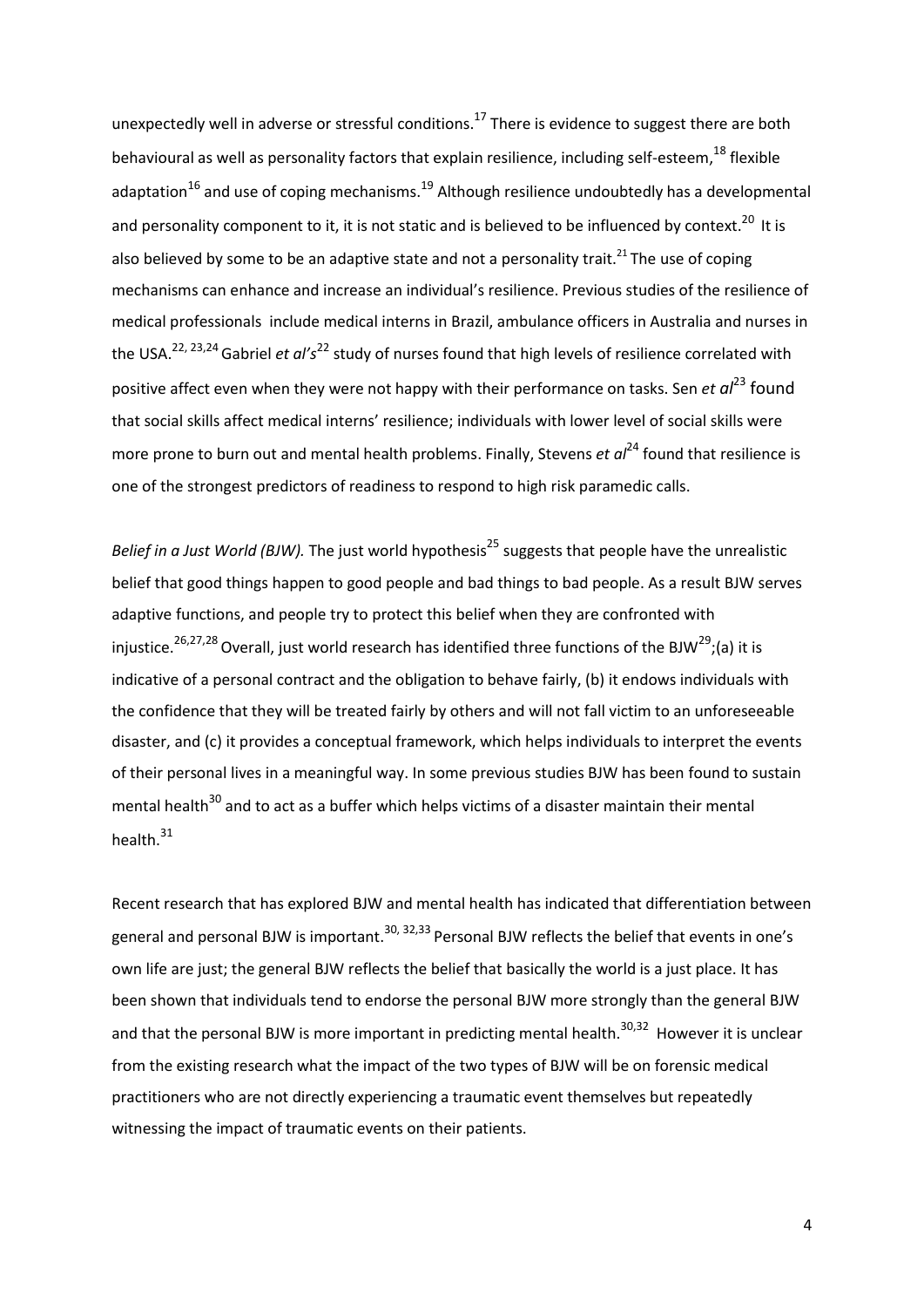Finally, some researchers have argued that General BJW could serve as justifying strategies to promote individuals' resilience that indicates positive adaptation in the face of adversity.<sup>21</sup> These findings suggest that further investigations are needed and lead us to predict that amongst forensic medical practitioners BJW will predict psychological resilience. As a result practitioners who have strong BJW will have greater resilience and use more supportive coping mechanisms and therefore have experience less psychological distress.

As well as investigating the determinants of the coping mechanisms used and the coping mechanisms themselves, this study will measure the symptoms of psychological distress experienced by forensic medical practitioners using the Brief symptom inventory (BSI).<sup>34</sup> The BSI is a self-report measure of symptoms of psychological distress and psychiatric disorders. The present study explores the connections between the characteristics of forensic medical practitioners, their coping mechanisms and symptoms of psychological distress. It was expected that:

- 1. compared to forensic medical practitioners with a weak BJW, forensic medical practitioners who have strong BJW will have greater resilience, will use more supportive coping mechanisms, and will be less likely to experience symptoms of psychological distress
- 2. forensic qualifications held, years of experience and the type of forensic work the practitioner is engaged in will mediate the relationships between BJW, resilience and coping mechanisms used.



Figure 1 gives a visual representation of the direction of the hypotheses.

**Figure 1.** The proposed model of links between Forensic Medical practitioners characteristics, coping mechanisms and psychological distress.

# **2. Method**

**Participants**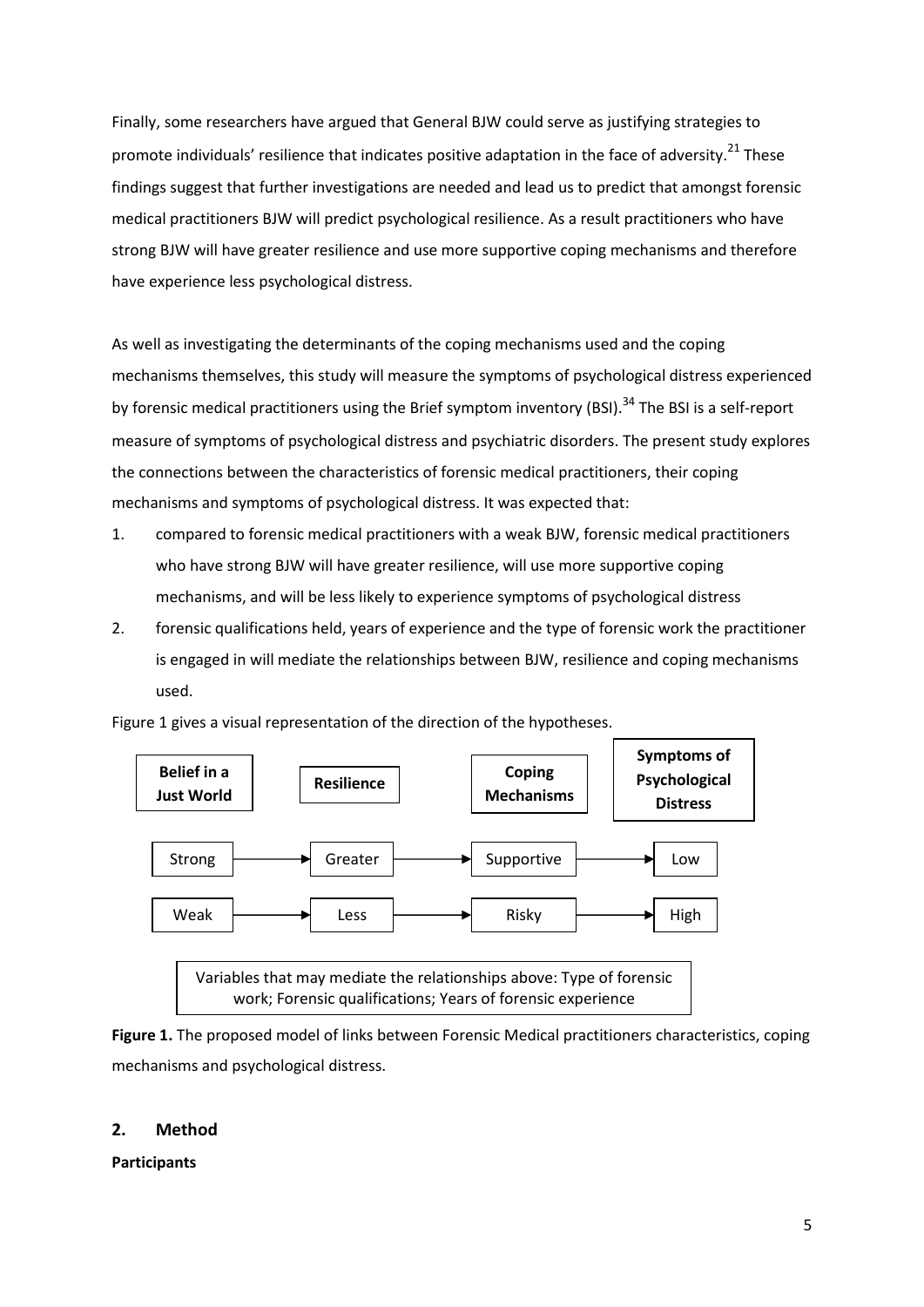One hundred and twenty members of the Faculty of Forensic and Legal Medicine (65 females, 54 males and 1 undisclosed) volunteered to complete the online survey. There were just under 1000 members in the FFLM when the data were collected, meaning approximately 12% of all members participated in this study. Of the participants, 118 indicated their age which ranged from 29 years old to 73 (*M* = 52.08, *SD* = 9.21). Most of the participants were married or in a civil partnership (77.5%), with equal numbers being divorced (8.3%) and in a cohabiting relationship (8.3%). The remaining participants being single (3.3%) or in a relationship but not cohabiting (2.5%). Most participants were Forensic Physicians (n=76), but as the participants were able to give more than one answer, the most common other professions given were Sexual Offence Examiners (n=54) and Child Physical and Sexual Assault Examiner (n=27). Of the 118 people that specified how much of their work was for the FFLM, 23.5% of spend all of their working week working for the FFLM. Eleven percent stated that only 10% of their work was for the FFLM and only 2% of the participants that answered this questionnaire stated that they did not do any work for the FFLM.

#### **Measures**

The online survey comprised 5 sections. *Section 1* included basic demographic questions and questions to establish the capacity in which the participants are affiliated with the FFLM. Section 2 was the Personal Belief in a Just World Scale<sup>32</sup> and General Belief in a Just World Scale.<sup>35</sup> This is a 13 question measure that is designed to establish the extent to which and individual believes the world is a fair place; a meritocracy and people get what they deserve. This is a wellestablished measure that has been shown to be valid and reliable.<sup>32</sup> It has also been used in studies of a wide range of stress and trauma (for example [rape],<sup>36</sup> [natural disaster],<sup>31</sup> [working life]<sup>37</sup>) Section 3 was the Connor-Davidson Resilience Scale 25<sup>38</sup> which measures personal resilience and psychological factors that have been shown to reduce the negative impact of trauma and difficult life events. It was chosen as it a well-established measure which has been shown to have sound psychometric properties, to have good internal consistency and test-retest reliability. It has been tested in both the general population and with clinical samples.<sup>38</sup>

Section 4 was the COPE,<sup>39</sup> a 40 item questionnaire that was adapted for this study to measure a broad range of coping responses to forensic medical work, it includes some responses that are deemed to be dysfunctional/negative and others that are deemed to be functional/positive. Polar opposite items are included as people have been shown to engage in a wide range of coping during a given period, including both positive and negative coping strategies at the same time. The scale's authors encourage users to adapt the scale and instructions for their own needs. As a result we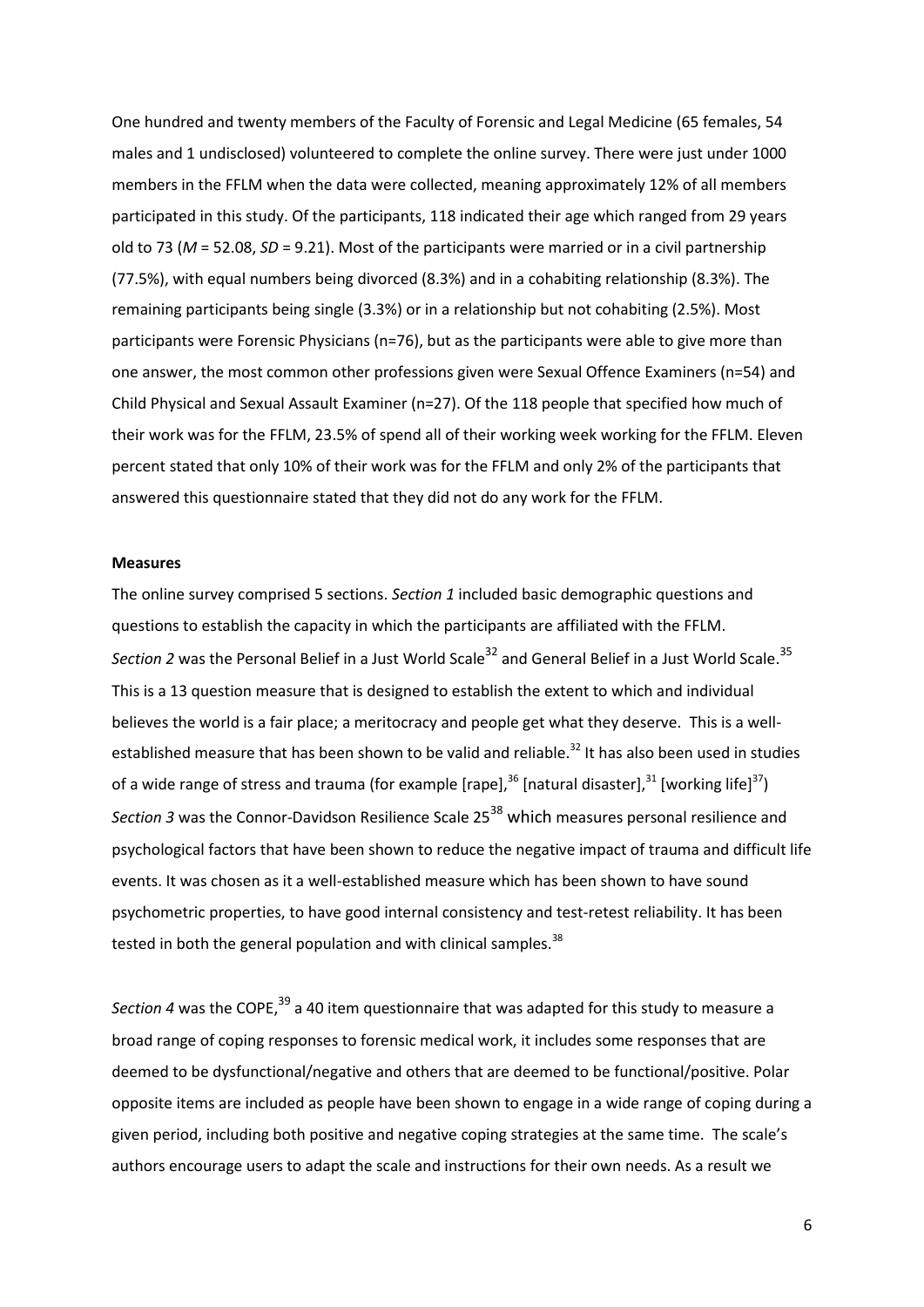amended the instructions to focus participants' attention on the coping mechanisms they use to deal with the stress in their lives related to the forensic work they do. We also asked them to focus on the last month to match the timeframe in the other scales. The brief COPE comprises 28 items; we have added 12 to capture other coping mechanisms reported in the literature that are particularly pertinent to forensic medical practitioners and were not included already or included in the full version of the COPE (which is 60 items). There are 40 items in the scale and participants are asked to respond to each on a 4 point scale from 'I don't do this at all' to 'I do this a lot'. Section 5 was the Brief Symptom Inventory (BSI).<sup>34</sup> This is a validated 53 item self-report measure of nine categories of psychological symptoms; Somatization, Obsessive-Compulsive, Interpersonal Sensitivity, Depression, Anxiety, Hostility, Phobic Anxiety, Paranoid Ideation and Psychoticism. The BSI is widely used by mental health professionals in England and Wales. It has previously been in a wide range of contexts and populations.

#### **Procedure**

All members of the FFLM were approached by e-mail and invited to complete the online survey. Those individuals who volunteered to participate were able to do this electronically in their own time, in private. When participants followed the link to the online survey they were taken to a landing page which contained background information about the study and if they wished to continue. They were asked to provide informed consent by checking a box. When the participants had completed the questionnaire, they were presented with debriefing information thanking them for their participation, providing information about the researchers and support services should they wish to contact them. As this was a preliminary exploratory study no control group was included, this study is the first part in a larger body of work looking at vicarious trauma in professionals who work with clients that have experienced trauma.

# **3. Results**

Table 1 shows the means and standard deviations for the five scales used in the survey. Personal Belief in a Just World was high with a mean score of 28.73. This was skewed towards strong believers of PBJW. The mean resilience scores for the participants in this study is lower than that expected in the general population with the US general population scoring on average 80.7.<sup>38</sup> However these scores are in line with the limited number of previous studies of medical and other professionals.<sup>22-24,40</sup> Also the distribution of scores was skewed toward the participants being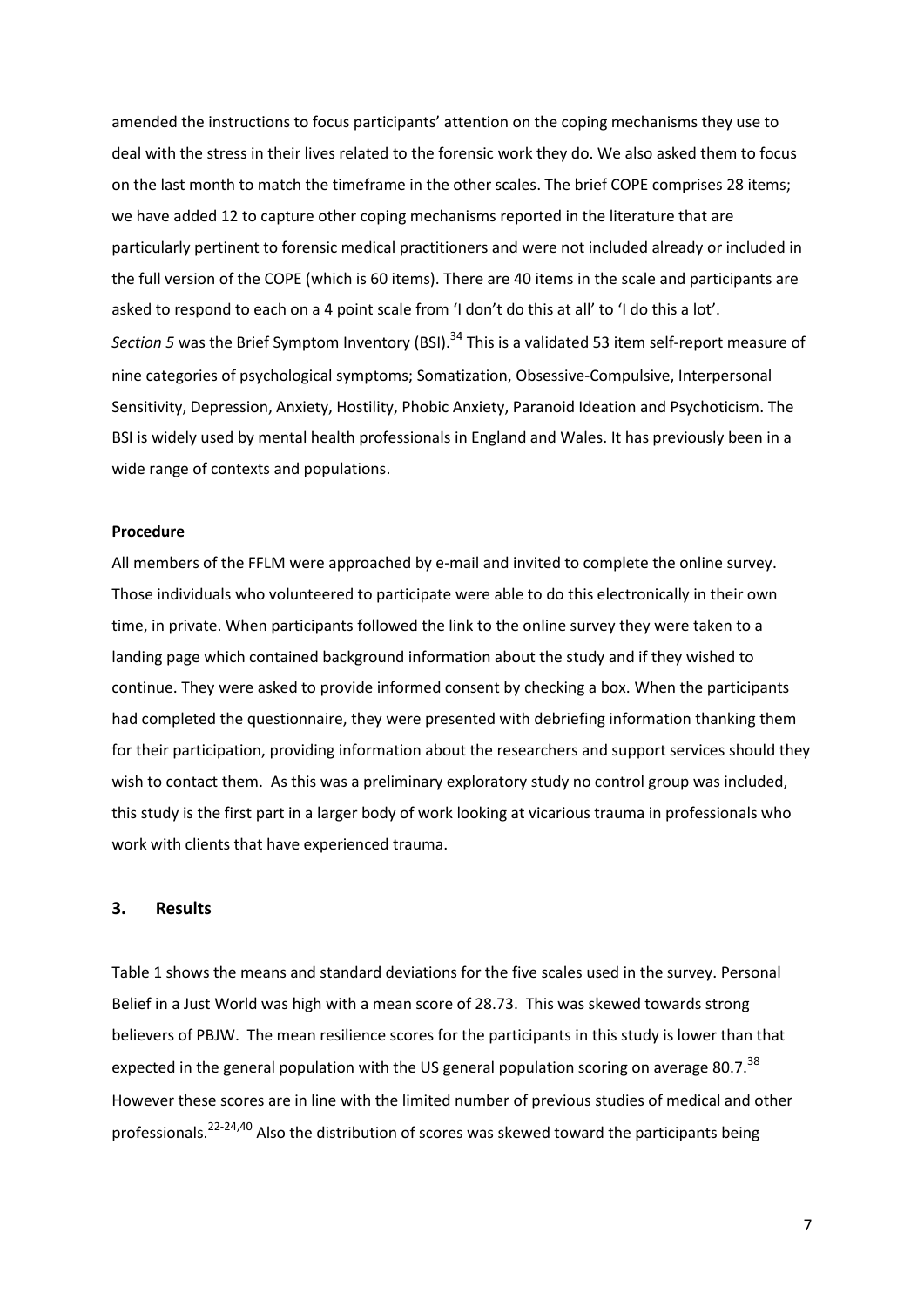resilient with most participants scoring over 70 which is what would be expected from a population that have chosen to enter in to a stressful and emotionally demanding profession.

| <b>Measure</b>                          | $N^*$ | M     | <b>SD</b> |
|-----------------------------------------|-------|-------|-----------|
| <b>Personal Belief in a Just World</b>  | 120   | 28.73 | 6.70      |
| <b>General Belief in a Just World</b>   | 120   | 18.84 | 5.80      |
| <b>Connor-Davidson Resilience Scale</b> | 116   | 75.65 | 14.38     |
| <b>COPE</b>                             |       |       |           |
| General coping                          | 112   | 3.81  | 0.92      |
| Positive Coping                         | 112   | 39.79 | 10.45     |
| <b>Negative Coping</b>                  | 118   | 20.97 | 4.66      |
| <b>Brief Symptom Inventory</b>          |       |       |           |
| General                                 | 120   | 1.23  | 0.26      |
| Somatization                            | 120   | 1.11  | 0.23      |
| Obsessive-Compulsive                    | 120   | 1.41  | 0.43      |
| <b>Interpersonal Sensitivity</b>        | 120   | 1.32  | 0.51      |
| Depression                              | 120   | 1.25  | 0.47      |
| Anxiety                                 | 120   | 1.06  | 0.17      |
| Hostility                               | 120   | 1.24  | 0.30      |
| <b>Phobic Anxiety</b>                   | 120   | 1.21  | 0.32      |
| Paranoid Ideation                       | 120   | 1.36  | 0.52      |
| Psychoticism                            | 120   | 1.12  | 0.22      |

**Table 1.** Mean scores and standard deviations for the five scales and their sub-scales

\* Not all participants answered every question so n's are provided for each scale and sub-scale

There were 14 coping mechanisms identified as being used by the participants, of these 10 were identified as positive (Humour, Active Coping, Use of Emotional support, Positive reframing, Selfdistraction, Religion, Use of Instrumental Support, Venting, Acceptance, Planning), 4 as negative (Self-blame, Behavioural disengagement, Substance Use, Denial). The negative coping mechanisms were those least used. The rank order of coping mechanisms (from most to least used) were: Humour, Active Coping, Use of Emotional support, Self-blame, Positive reframing, Self-distraction, Religion, Use of Instrumental Support, Venting, Behavioural disengagement, Substance Use, Denial, Acceptance and Planning. The BSI scores in this study were high which is consistent with previous studies of medical professionals. 41-44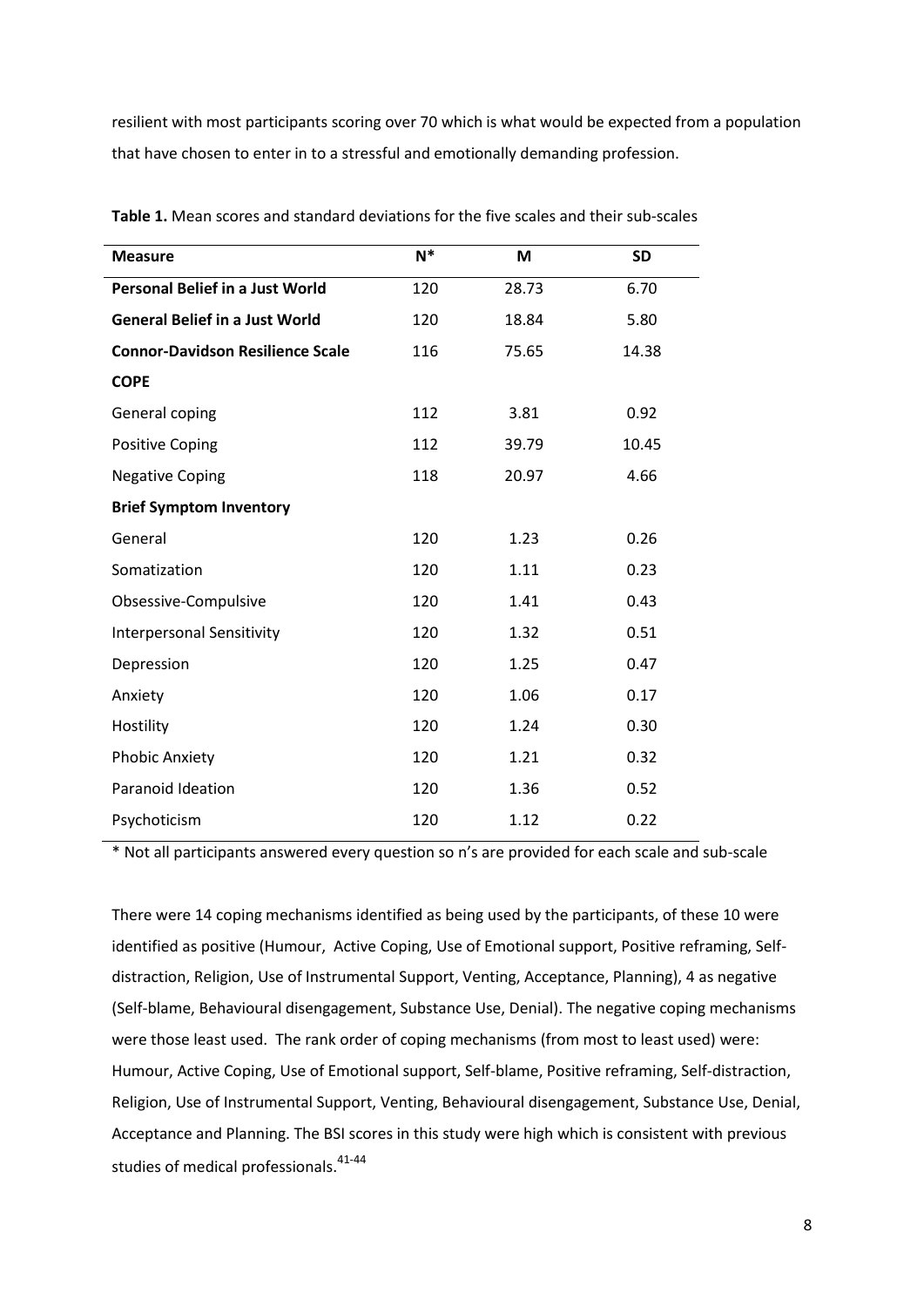Kendall's tau-b correlations were run between all of the scales used in the study. All of the significant associations are now reported and were in the directions expected. Positive correlations were found between PBJW and GBJW ( $\tau_b$  = .317, p = .01), resilience and PBJW ( $\tau_b$  = .152, p = .01), general coping and positive coping (τ<sub>b</sub> = .888, p = .01), general and negative coping (τ<sub>b</sub> = .581, p = .01), positive and negative coping (τ<sub>b</sub> = .462, p = .01), positive coping and BSI score (τ<sub>b</sub> = .283, p = .01), negative coping and BSI score ( $\tau_b$  = .374, p = .01). Negative correlations were found between PBJW and BSI score ( $\tau_b$  = -.199,  $p = .01$ ) and resilience and BSI score ( $\tau_b$  = -.194,  $p = .01$ ).

In order to test the proposed model of links between Forensic Medical practitioners' characteristics, coping mechanisms and psychological distress a multiple regression with stepwise entry was carried out. This excluded years of experience and identified PBJW, coping strategies and resilience as having a significant relationship with psychological distress, as shown in Table 2.

|            | B       | SE <sub>B</sub> | β          |
|------------|---------|-----------------|------------|
| Step 1     |         |                 |            |
| Constant   | 1.62    | .09             |            |
| PBJW       | $-0.01$ | .01             | $-.41*$    |
| Step 2     |         |                 |            |
| Constant   | 1.31    | .13             |            |
| PBJW       | $-0.01$ | .01             | $-.37*$    |
| Coping     | 0.07    | .02             | $.29**$    |
| Step 3     |         |                 |            |
| Constant   | 1.51    | .15             |            |
| PBJW       | $-0.01$ | .01             | $-.33*$    |
| Coping     | 0.07    | .02             | $.29**$    |
| Resilience | $-0.01$ | .01             | $-0.30***$ |

**Table 2.** Multiple regression with stepwise entry testing the links between variables measured

Note: R<sup>2</sup>=.17 for Step 1, ΔR<sup>2</sup>=.23 for Step 2 (p<.001), ΔR<sup>2</sup>=.27 for Step 3 (p<.05). \*p<.001, \*\*p<.005, \*\*\*p<.05.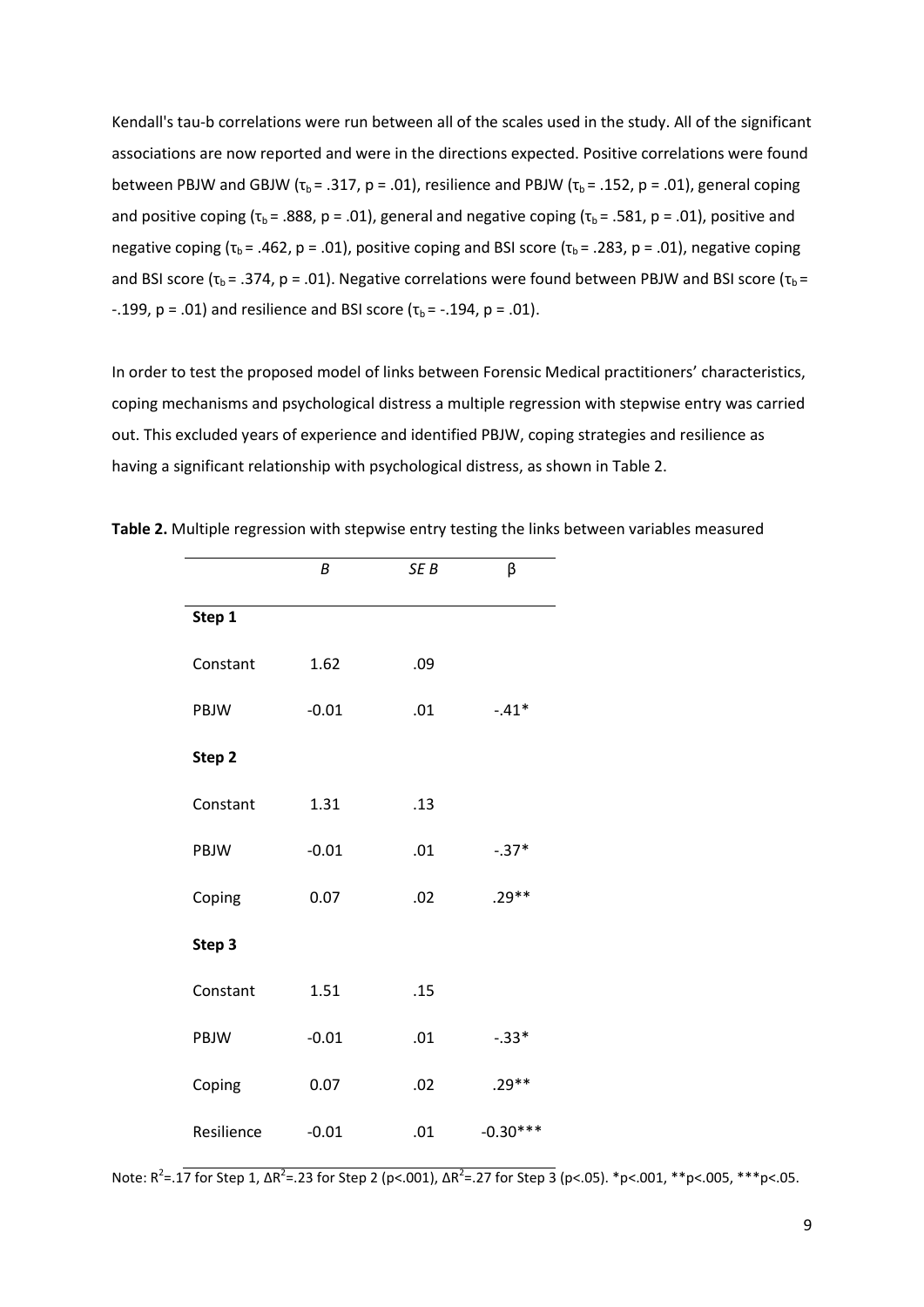PBJW explained 17% of the variation in psychological distress, coping mechanisms a further 6% and resilience a further 4%. As PBJW decreases, psychological distress increases (suggesting that people who have less PBJW are more psychologically distressed). As use of coping mechanisms increases, psychological distress increases (suggesting that people who use more coping mechanisms are more psychologically distressed, or as people become more psychologically distressed they utilize more coping mechanisms). As resilience decreases, psychological distress increases (suggesting that people who are less resilient are more psychologically distressed). However, 73% of variance is left unexplained suggesting that other factors would explain the causes of forensic medical practitioners psychological distress more than those measured in this study.

## **4. Discussion**

The results from this study leave many questions unanswered as there was a high level of unexplained variance. It is clear that the measures used in this study to explain the methods of coping were only part of the story. However, as there is very limited research into the phenomenon of vicarious traumatisation amongst professionals in high stress and emotional professions, it is perhaps not surprising that more research is needed to identify what best explains their ability to cope with the work they do.

Although the resilience scores returned in this study were lower than the general (US) population, it is clear that they were in line with other studies of medical professionals.<sup>22-24,40</sup> These lower scores are likely to reflect perceived resilience in the individuals rather than actual resilience. Medical professionals are trained to hold themselves to very high standards and this may be reflected in their responses on this self-report questionnaire.

The coping mechanism results were as expected with FFLM members using positive coping mechanisms more often than negative ones with 8 of the top 10 most used mechanisms being positive. Supervision and continuing professional development which employees in the medical profession are encouraged to attend could explain this helpful and healthy approach to self-care. The only high ranking negative coping strategy is self-blame which was ranked fourth. In many health professions including medical doctors self-blame, or at least self–challenge is encouraged, with individuals being expected to consider how things could be done better or more effectively next time. All doctors in the United Kingdom are now expected to make reflection part of their lifelong learning<sup>45</sup> and this drive for criticality could, in part, explain the reported frequent use of self-blame factor as a coping mechanism.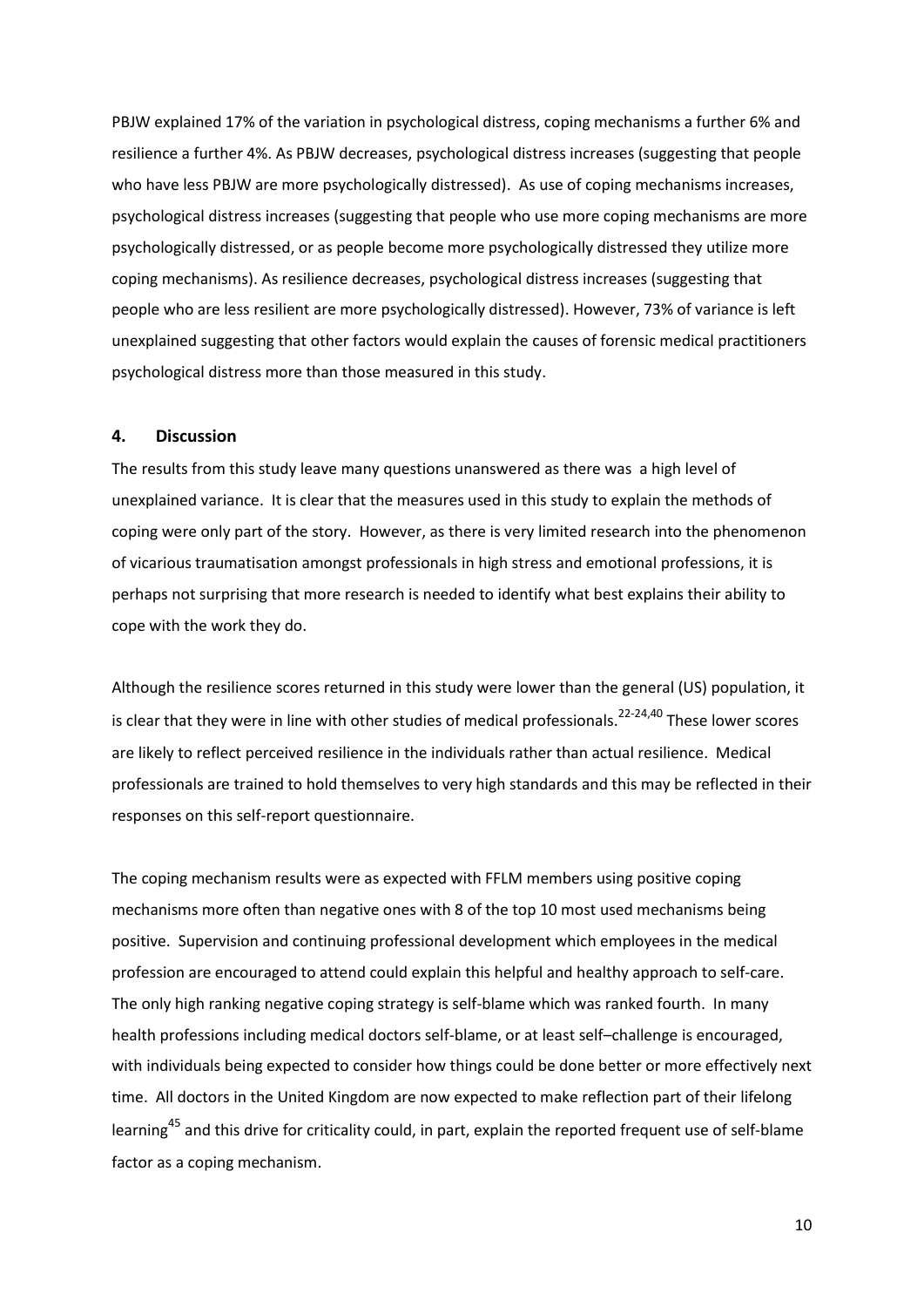An interesting finding in this study was the reported low level of drug and alcohol use as a coping strategy. The nature of the work carried out by these professionals may be perceived to be likely to reduce the use of negative mechanisms such as substance use because they could impact negatively on the individual's ability to carry out their job. However dependency has been consistently found to be commonplace amongst doctors for many years now. In 1987 when Firth-Cozens<sup>42</sup> published her study of junior doctors, she cited alcohol and drug dependency as a major problem, and other studies pre date this.<sup>46-4840</sup> The problem of doctors drinking and taking drugs at higher levels than the general population persists with the British Medical Association calling for action over the use of drugs and alcohol in 2005 after finding a widespread problem in the profession. However, in this study the reported use of alcohol and drugs were low. This may be, as a result of the self-report nature of this study or that the doctors that took part happen to be a low dependency sub-group.

As expected the participants in this study were found to have high levels of PBJW, this is belief is both a protective factor and is linked to positive mental health and ability to cope resiliently.<sup>29,33,49</sup>

The participants in this study scored extremely highly on the BSI, at times scoring similar to inpatient averages. Although this may at first seem concerning, it is in line with previous research with medical professionals. It is worth noting that it is not possible to discern whether these high BSI scores are as a result of the work at the FFLM or generally being a doctor. None of the participants worked solely for the FFLM and they all had other medical roles so it is not possible to know exactly what is causing the emotional distress. Medical doctors show high levels of depression and anxiety, and have for decades.<sup>41-43,50</sup> Previous studies that have used the BSI on medical doctors have also found BSI scores above the clinical cut off for outpatients.<sup>51</sup> Possible reasons given by Meerten *et al*<sup>51</sup> for these high scores are that doctors are reluctant to seek help and work through illness rather than taking time off work, this "presenteeism"<sup>52</sup> in turn takes a toll on the doctor's own mental health. Since 1987, research has shown levels of mental and emotional distress is higher amongst doctors and other medical professionals than the general population.<sup>41-43</sup> Since her original study, Frith-Cozens argues that levels of stress amongst doctors and medical professionals have stayed constant with above threshold levels of stress being reported by 28% of doctors studied compared to 18% in the rest of the working population.<sup>44</sup> The reasons given for this are many including; individual causes such as personality or being particularly self-critical, having unsupportive early family relationships; lack of sleep, poor communication and poor teamwork.<sup>44</sup> It has also been found that shift work, which is compulsory for many doctors leads to poor sleep and a poor diet which eventually takes a physical and mental toll on doctors.<sup>43</sup> Medicine is a competitive, humiliating and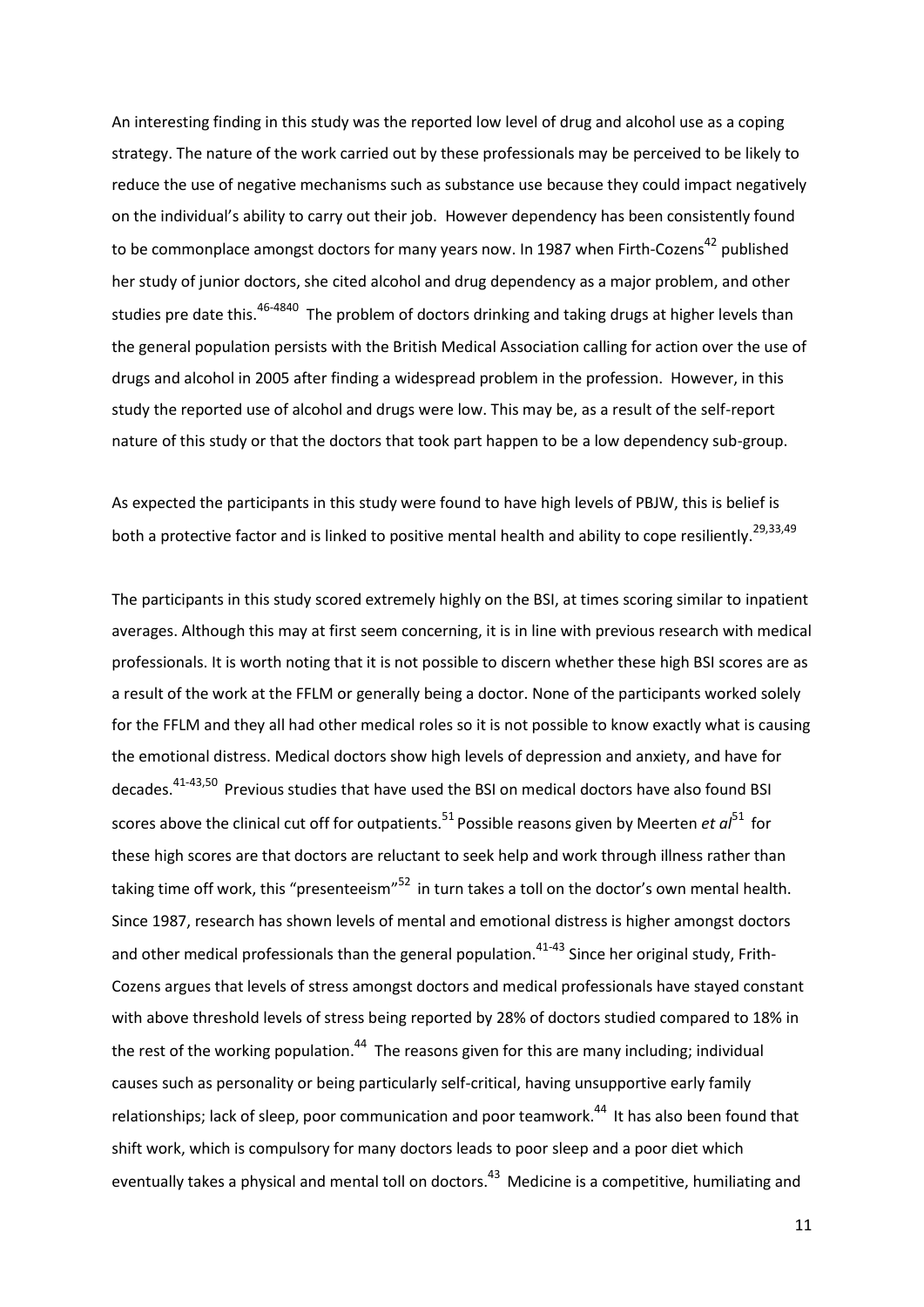status conscious work culture,<sup>43</sup> which encourages self-criticism<sup>45</sup> which has been found to lead to depression and low mood.<sup>45</sup> Added to this, the recent blame culture and litigious nature of society today, doctors are likely to feel increased pressure to not make mistakes. <sup>53</sup> Doctors may also fear the publicity that can follow a medical mistakes as well as the threat of litigation.<sup>44</sup>

However other studies have found that work related factors do not explain a large part of the variation in depression among doctors<sup>54</sup> and it has been suggested that personality factors are more important, specifically regulation of self-esteem.<sup>55</sup> An additional possibility for doctors routinely scoring highly on measures of mental and emotional distress is a comfort with diagnostic labels. As these measures are self-reported, they only measure the individual's perceptions of how they feel and so lay people who are less familiar with the language may choose a lower score, shying away from diagnostic labels. Some support for this explanation comes from Vaglum and Falkum<sup>50</sup> who found psychiatrists self-reported more depressive symptoms that other doctors.

The career long self-reflection which is now encouraged by the General Medical Council,<sup>56</sup> may also be contributing to the high BSI scores found in the doctors in this study. Although self-reflection was introduced in an attempt to make more reflective practitioners and to ultimately improve patient care,<sup>45</sup> an unexpected consequence may be doctors that are more likely to experience self-doubt and depression. For example other studies have found that self-criticism (of which self-reflection is one form) is related to an increase in depressive symptoms<sup>53,57</sup>.

Participation in this study was not compulsory and the participants who did choose to participate were self-selecting. One unverifiable possibility for the high BSI scores is that participants who felt unhappy with their work or were experiencing a particularly high level of stress, chose to participate as a way of expressing this distress. Self-selecting participants are often not representative of the whole population and can create a biased sample as such, it is possible that the participants in this study were the more emotionally distressed members of the FFLM or simply that this finding provides more support for medical professionals generally scoring in line with clinical populations on this scale.

PBJW was the best predictor of psychological wellbeing of the medical professionals included in this study followed by coping mechanisms and resilience. However these did not explain three quarters of variance and the other factors we had hypothesised would be important (gender, years of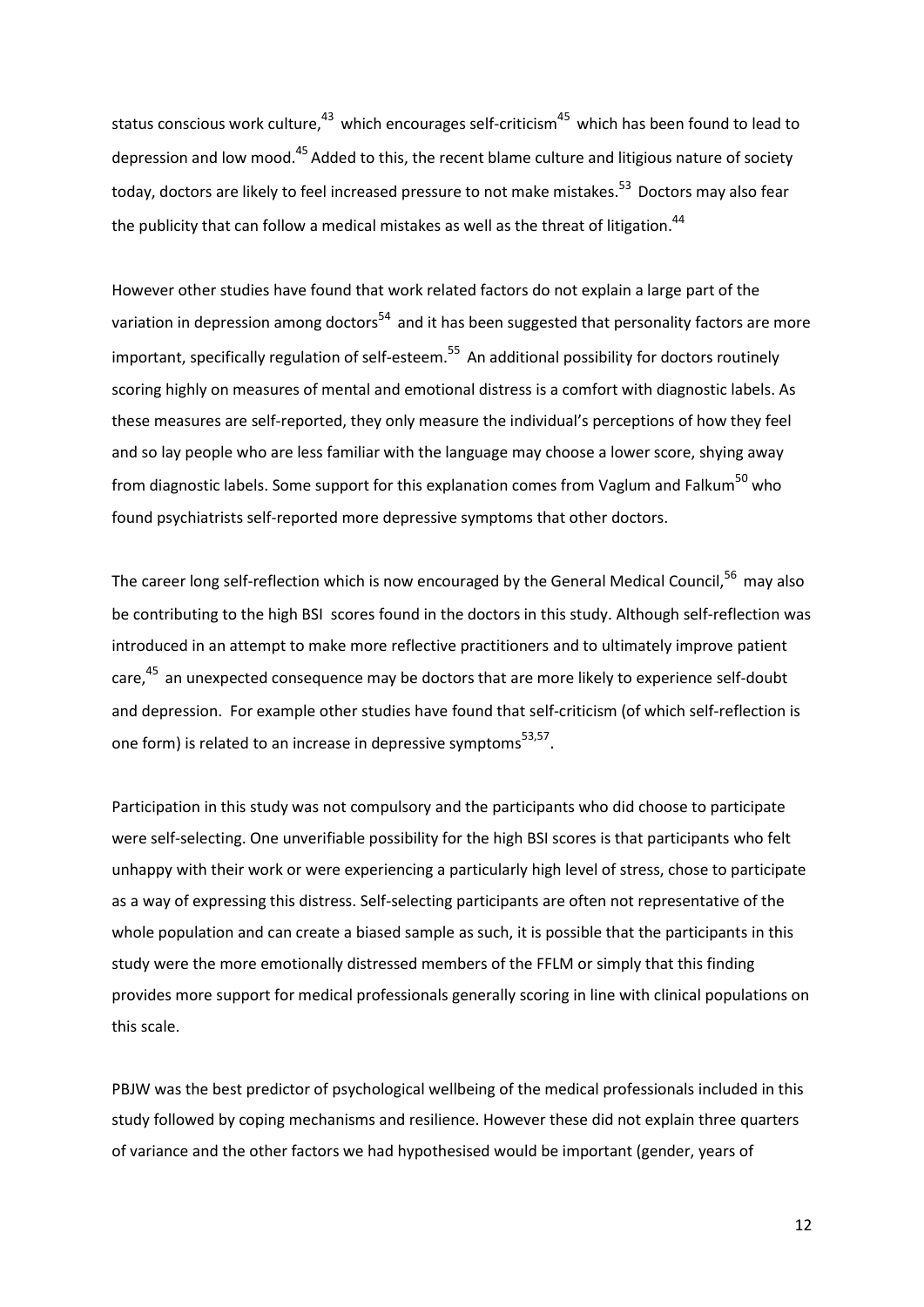experience and qualifications) were not significant in explaining the psychological distress of the practitioners included in this study.

The present research has several limitations. This was a one off self-reported survey of members of the Faculty of Forensic and Legal Medicine which may be a source of bias in terms of those who choose to respond, they may have different experiences of psychological distress to those who did not. The self-selection of participants may also mean that the sample is not representative of forensic medical practitioners and only about twelve percent of the FFLM took part. Finally although the anonymous nature of the online survey should have reduced social desirability it is possible there was some socially desirable responding given the high status and competitive nature of the medical profession.

Future research should focus on identifying other factors that predict distress amongst forensic medical practitioners. It would also be valuable to obtain larger and more diverse samples of forensic medical practitioners. Longitudinal and intervention studies that evaluate the continuity of psychological distress and effectiveness of strategies to combat it would also be beneficial. The possible benefits of reducing psychological distress amongst forensic medical practitioners would not only assist with reducing burn-out and mental health issues for the practitioners themselves, but chould have knock on improvements in terms of the patient care they are able to provide.

#### **Conclusions**

Although this is only a preliminary study, findings suggest the personal belief in a just world, coping strategies and resilience are useful predictors of psychological distress amongst forensic medical practitioners. However they did not predict the majority of the variance so more detailed investigations are needed to identify which other factors are important in order to design interventions and support for members of the Faculty of Forensic and Legal Medicine and other forensic medical practitioners.

## *Acknowledgements*

The authors would like to thank the Faculty of Forensic and Legal Medicine for their funding and ongoing support for this research.

## *Consent*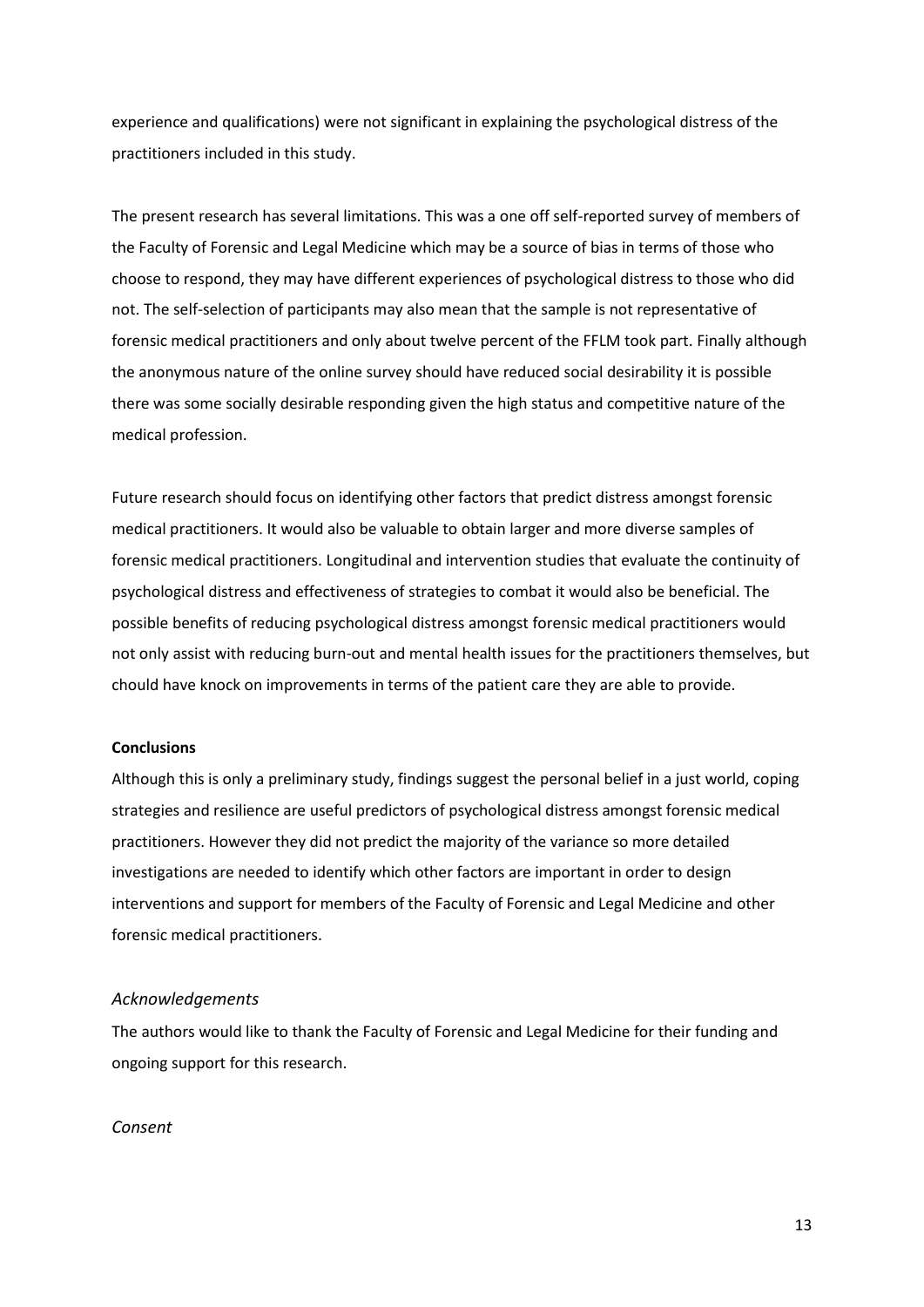Informed consent was obtained from each of the participants before they completed the online survey. A copy of the informed consent is available for review by the Editor-in-Chief of this journal.

# *Ethical Approval*

Approval for this study was granted by the Department of Psychology Ethics Committee at Middlesex University.

# *Funding*

Funding for this research was provided by the Faculty of Forensic and Legal Medicine. The funders only involvement in the study was to forward the recruitment email to its members on behalf of the researchers.

# *Conflict of interests*

The authors declare that they have no competing interests.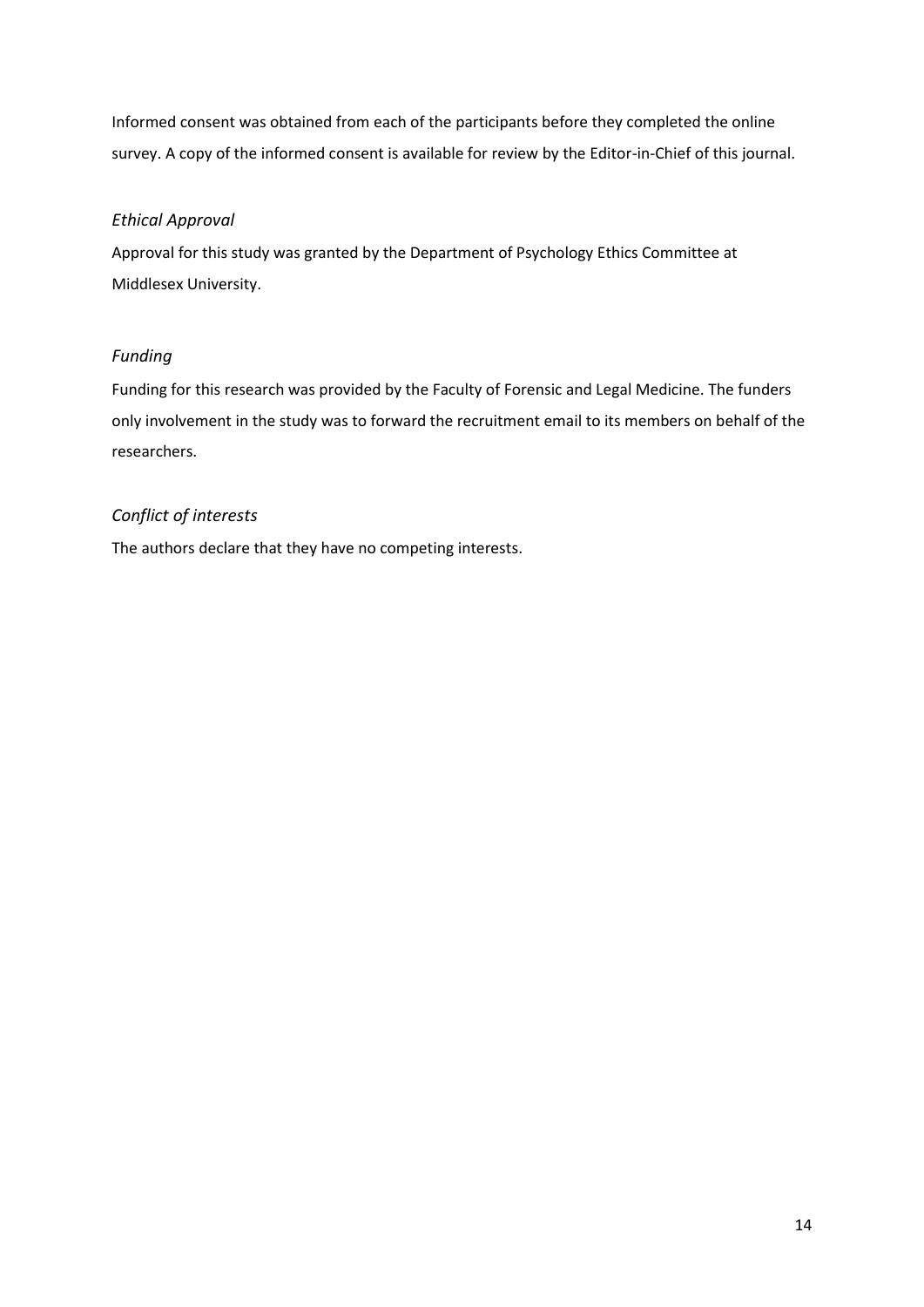#### **References**

1. Brown J Campbell E. *Stress and Policing: Sources and Strategies*. Chichester, UK: Wiley; 1995.

2. Adler A Litz B Castro C Suvak M Thomas J Burrell L McGurk Wright K Bliese P. A Group Randomized Trial of Critical Incident Stress Debriefing Provided to U.S. Peacekeepers. *J. Trauma. Stress.* 2008; 21: 253–63.

3. Deahl M Srinivasan M Jones N Thomas J Neblett C Jolly A. Preventing psychological trauma in soldiers: the role of operational stress training and psychological debriefing. *Br J Med Psychol.* 2000; 73: 77-85.

4. Becker C Meyer G Price J Graham M Arsena A Armstrong D Ramon E. Law enforcement preferences for PTSD treatment and crisis management alternatives. *Behav Res Ther..* 2009; 47: 245–253.

5. Chae M Boyle D. Police suicide: prevalence, risk, and protective factors. *Policing: An International Journal of Police Strategies & Management.* 2013; 36: 91-118.

6. Tuckey M Hayward R. Global and Occupation-Specific Emotional Resources as Buffers against the Emotional Demands of Fire-Fighting. *Appl. Psychol*. 2011; 60: 1–23.

7. Martin PY. *Rape Work: Victims, Gender and Emotions in Organization and Community Context.* New York, NY: Routledge; 2005.

8. Collins S. Social workers, resilience, positive emotions and optimism. *Practice: Social Work in Action.* 2007; 19: 255-269.

9. Taylor SE. [How psychosocial resources enhance health and well-being.](http://libportal.canterbury.ac.uk/V/395PAYDRPTFJSMSBK5NKC1V456S6JXLL68KR1H12N96SNDSHKE-10400?func=lateral-link&doc_number=008069272&line_number=0008) In: [Donaldson SI,](http://libportal.canterbury.ac.uk/V/395PAYDRPTFJSMSBK5NKC1V456S6JXLL68KR1H12N96SNDSHKE-10402?func=lateral-link&doc_number=008069272&line_number=0091)  [Csikszentmihalyi M N](http://libportal.canterbury.ac.uk/V/395PAYDRPTFJSMSBK5NKC1V456S6JXLL68KR1H12N96SNDSHKE-10403?func=lateral-link&doc_number=008069272&line_number=0092)akamura J eds. *[Applied Positive Psychology: Improving Everyday Life, Health,](http://libportal.canterbury.ac.uk/V/395PAYDRPTFJSMSBK5NKC1V456S6JXLL68KR1H12N96SNDSHKE-10403?func=lateral-link&doc_number=008069272&line_number=0092)  Schools, Work, and Society.* [East Sussex, UK: Routledge; 2011: 65-78.](http://libportal.canterbury.ac.uk/V/395PAYDRPTFJSMSBK5NKC1V456S6JXLL68KR1H12N96SNDSHKE-10404?func=lateral-link&doc_number=008069272&line_number=0093) 

10. Henman LD. Humor as a coping mechanism: Lessons from POW's. *International Journal of Humor Research.* 2008; 14: 83-94.

11. McCrae RR. Age Differences and Changes in the Use of Coping Mechanisms. *Journal of Gerontology: Psychological Sciences.* 1989; 44: 161-169.

12. McCrae RR Costa PT Jr. Psychological resilience among widowed men and women: A 10-year follow up of a national survey. *J Soc Issues.* 1988; 44: 129-142.

13. Folkman S Moskowitz JT. Coping: Pitfalls and Promise. *Annu Rev Psychol.* 2004; 55: 745-774.

14. Block JH Block J. The role of ego-control and ego-resiliency in the origination of behavior. In: Collings WA ed. *The Minnesota Symposia on Child Psychology*. 13. Hillsdale, NJ: Erlbaum; 1980: 39– 101.

15. Block J Kremen A. IQ and ego resiliency: Conceptual and empirical connections and separateness. *J Pers Soc Psychol.* 1996; 70: 349–61.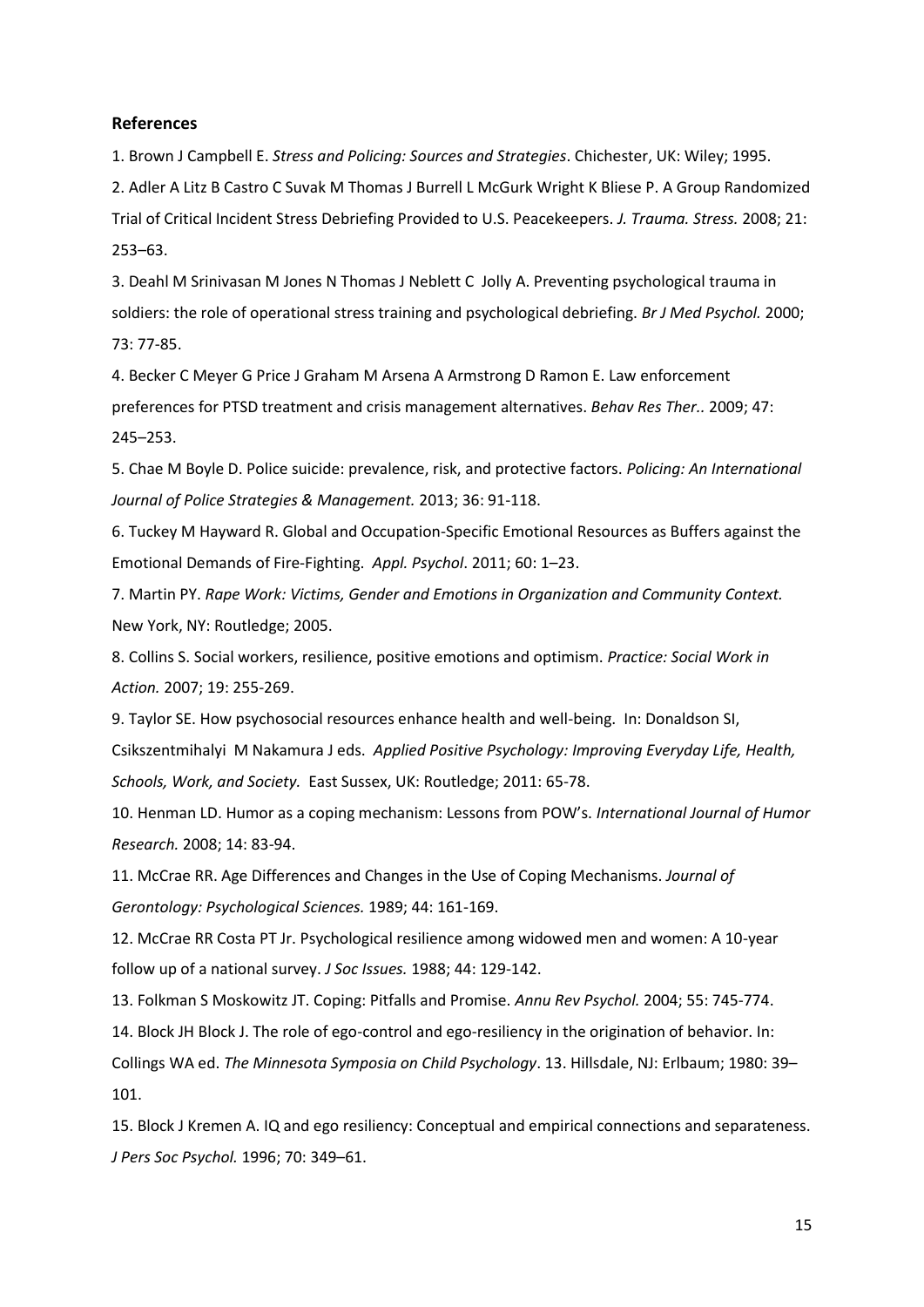16. Lazarus RS. From psychological stress to the emotions: A history of changing outlooks *Annu Rev Psychol.* 1993; 44: 1–21.

17. Klohen E. Conceptual analysis and measurement of the construct of ego resiliency. *J Pers Soc Psychol.* 1996; 70: 1067–79.

18. Major B Richards C Cooper L Cozzarelli C Zubek J. Personal resilience, cognitive appraisals and coping: An integrative model*. J Pers Soc Psychol.* 1998; 74: 735–52.

19. Salovey P Bedell BT Detweiler JB Mayer JD. Coping intelligently: Emotional intelligence and the coping process. In: Snyder CR ed. *Coping: The psychology of what works.* New York: Oxford University Press; 1999: 141-164.

20. Watson P Ritchie E Demer J Bartone P Pfefferbaum B. Improving resilience trajectories following mass violence and disasters. In: Richie E Watson P Friedman M eds. *Interventions following mass violence and disasters.* New York: Guildford; 2006: 37-53.

21. Luthar S Cicchetti D. The construct of resilience: Implications for interventions and social policies. *Dev Psychopathol.* 2000; 12: 857–85.

22. Gabriel AS Dieffendorf JM Erickson RJ. The relations of daily task accomplishment satisfaction with changes in affect: a multilevel study in nurses. *J Appl Psychol.* 2001; 96: 1095-1104.

23. Sen S Kranzler HR Krystal JH Speller H Chan G Gelernter J Guille C. A prospective cohort study investigating factors associated with depression during medical internship. *Arch Gen Psychiat.* 2010; 67: 557-565.

24. Stevens G Jones A Smith G Nelson J Agho K Taylor M Raphael B. Determinants of paramedic response readiness for CBRNE threats. *Biosecurity and Bioterroriam Biodefense Strategy, Practice and Science.* 2010; 8: 193-202.

25. Lerner MJ. *The belief in a just world: A fundamental delusion*. New York: Plenum Press; 1980. 26. Bulman RJ Wortman CB. Attributions of blame and coping in the "real world": Severe accident victims react to their lot. *J Pers Soc Psychol.* 1977; 35: 351-363.

27. Furnham A. Belief in a just world: Research progress over the past decade. *Pers Indiv Differ.* 2003; 34: 795–817.

28. Hafer CL Begue L. Experiential Research on Just-World Theory: Problems, Developments, and Future Challenges. *Psychol Bull.* 2005; 131-1: 128-167.

29. Dalbert C. *The justice motive as a personal resource: Dealing with challenges and critical life events*. New York: Plenum Publishers; 2001.

30. Dzuka J Dalbert C Student violence against teachers: Teachers' well-being and the belief in a just world. *Eur Psychol.* 2007; 12: 253–260.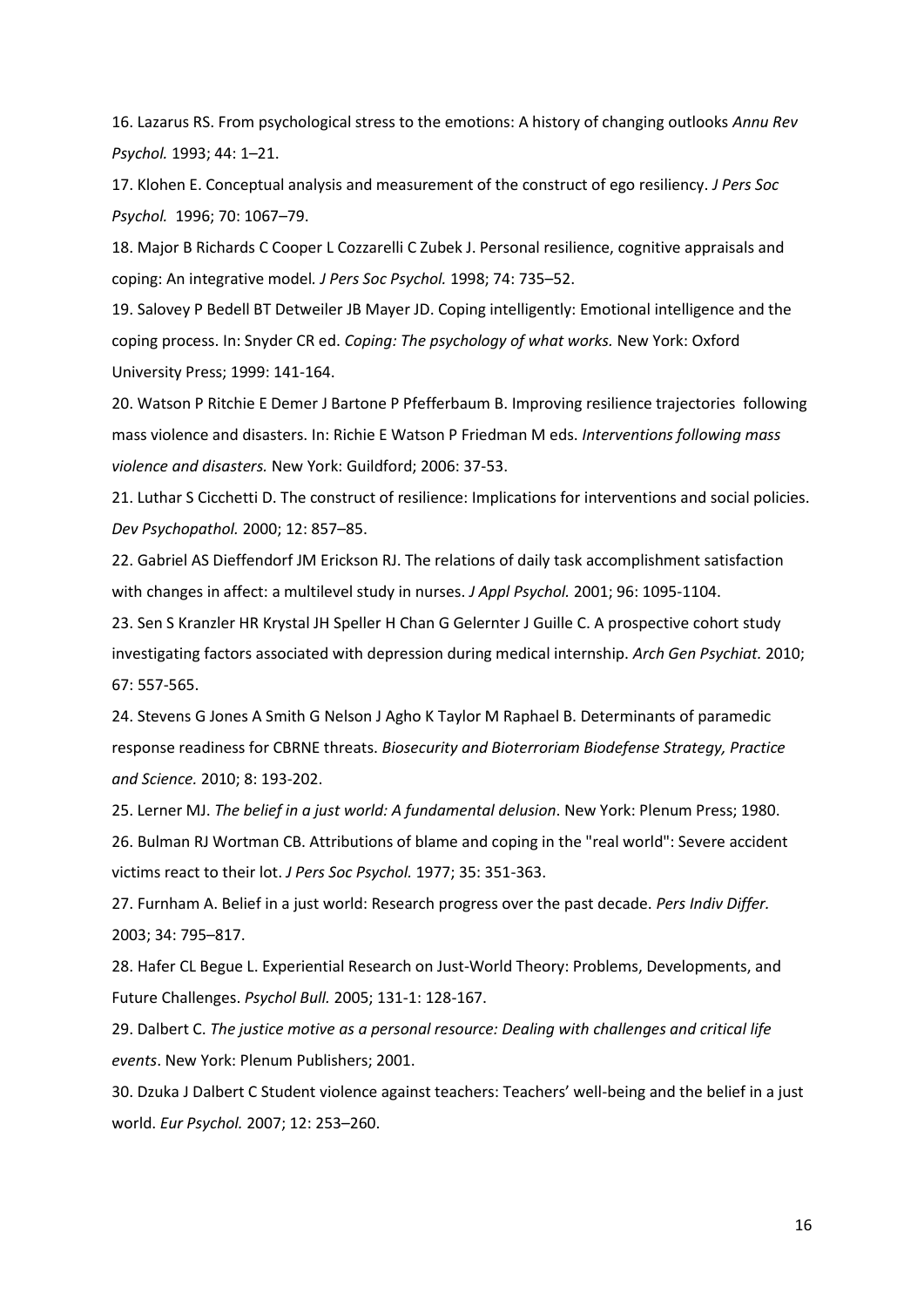31. Otto K Boos A Dalbert C Schöps D Hoyer J. Posttraumatic symptoms, depression, and anxiety of flood victims: The impact of the belief in a just world. *Pers Indiv Differ.* 2006; 40: 1075–1084.

32. Dalbert C. The world is more just for me than generally: About the Personal Belief in a Just World Scale's validity. *Soc Justice Res.* 1999; 12: 79-98.

33. Lipkus I Dalbert C Siegler I. The importance of distinguishing the belief in a just world for self versus for others: Implications for psychological well-being. *Pers Soc Psychol B.* 1996; 22: 666–677. 34. Derogatis LR. *Brief symptom inventory (BSI), administration, scoring, and procedures manual* (Third edition). Minneapolis: National Computer Services; 1993.

35. Dalbert C Montada L Schmitt M. Glaube an eine gerechte Welt als Motiv: Vali-dierungskorrelate zweier Skalen (Belief in a just world as motive: Validity correlates of two scales). *Psychol Beitr.* 1987; 29: 596-615.

36. Stromwall LA. Rape victim and perpetrator blame and the Just World hypothesis: The influence of victim gender and age. *J. Sex. Aggress.* 2013; 19: 207-217.

37. Otto K Glaser D Dalbert C. Mental Health, Occupational Trust, and Quality of Working Life: Does Belief in a Just World Matter? *J. Appl. Soc. Psychol.* 39: 1288-1315.

38. Connor KM Davidson JRT. Development of a new resilience scale: the Connor-Davidson Resilience Scale (CD-RISC). *Depress Anxiety.* 2003; 18*:* 71-82.

39. Carver CS. You want to measure coping but your protocol's too long: Consider the Brief COPE. *Int J Behav Med.* 1997; 4: 92-100.

40. Laff RE. *Depression and resilience during the first six months of internship*. A thesis submitted to the Yale University School of Medicine; 2008.

41. Caplan RP. Stress, anxiety, and depression in hospital consultants, general practitioners, and senior health service managers. *Bmj Brit Med J.* 1994; 309: 1261–1263.

42. Firth-Cozens J. Emotional distress in junior house officers. *Bmj Brit Med J.* 1987; *295*: 533–536.

43. Firth-Cozens, J., 1997. Depression in doctors. In: Robertson M Katona C, eds. *Depression and Physical Illness*. Wiley: London; 1997; 95–109.

44. Firth-Cozens J. Doctors, their wellbeing, and their stress. *Bmj Brit Med J.* 2003; 326: 670-671.

45. Driessen E van Tartwijk J Dornan T. The self critical doctor: helping students become more reflective. *Bmj Brit Med J..* 2008; 336: 827-836.

46. Anonymous. Alcohol-dependent doctors [Editorial]. *Bmj Brit Med J.* 1979; 2: 351.

47. Murray RM. Alcoholism amongst Male Doctors in Scotland. *Lancet.* 1976; 2: 729-731.

48. The Royal College of Practitioners. *Alcohol – A Balanced View.* 1986.

49. Ritter C Benson DE Snyder C. Belief in a just world and depression. *Sociol Perspect*. 1990; 25: 235–252.